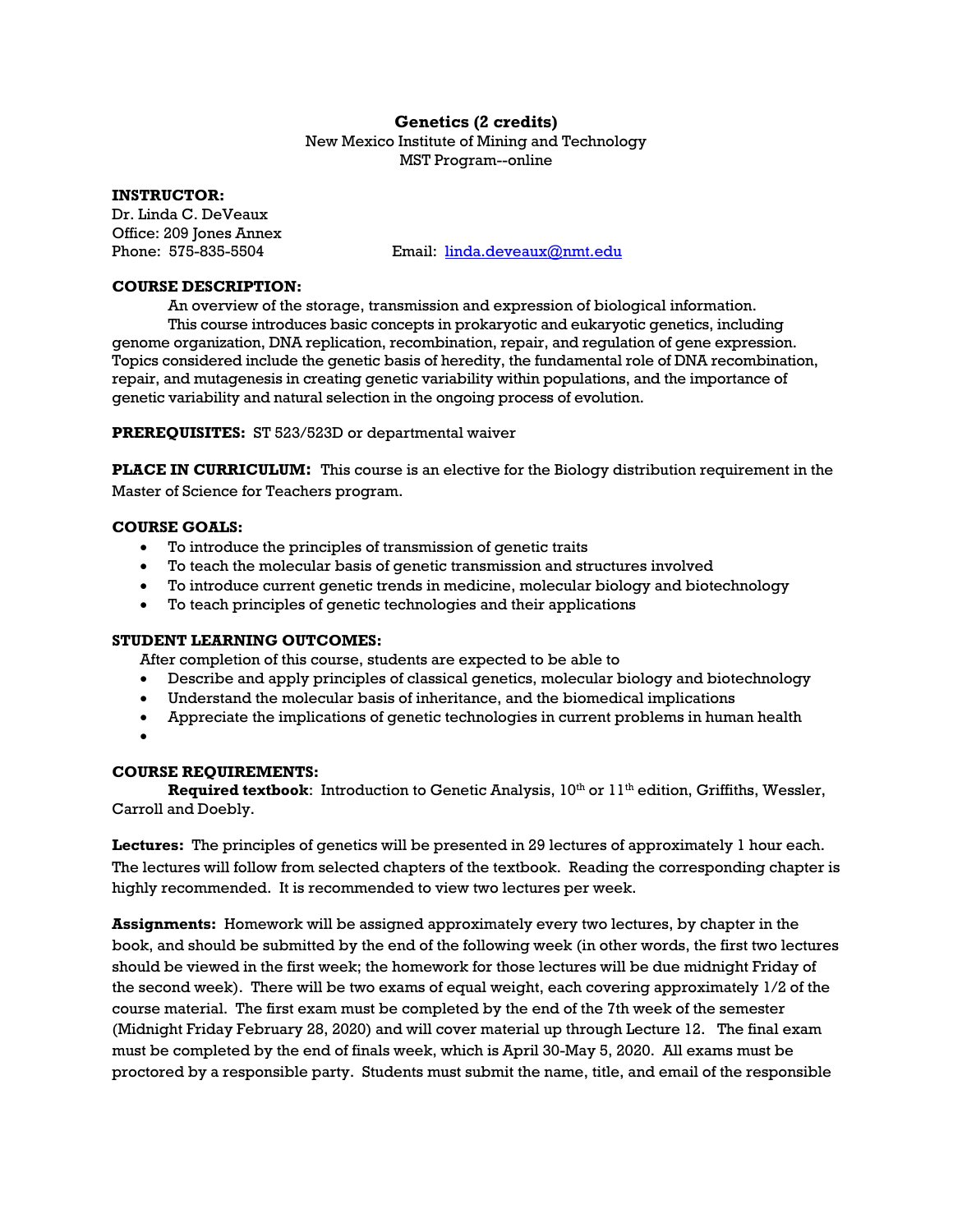party before the last day to add classes (no exceptions). Failure to provide a proctor will result in being dropped from this class.

Cheating (including plagiarism) will not be tolerated. Homework assignments are for the benefit of the student, and copying answers from other students or the internet is not acceptable. It is perfectly acceptable to use online resources or discussions with other students to formulate your answers, but they must be in your own words.

## **Grading**:

| Homework:   | 40% |
|-------------|-----|
| Example 1:  | 30% |
| Final exam: | 30% |

#### **Counseling and Disability Services:**

#### **Reasonable Accommodations**

New Mexico Tech is committed to protecting the rights of individuals with disabilities. Qualified individuals who require reasonable accommodations are invited to make their needs known to the Office of Counseling and Disability Services (OCDS) as soon as possible. To schedule an appointment, please call 835-6619.

#### **Counseling Services**

New Mexico Tech offers mental health and substance abuse counseling through the Office of Counseling and Disability Services. The confidential services are provided free of charge by licensed professionals. To schedule an appointment, please call 835-6619.

**Academic Honesty**: New Mexico Tech's Academic Honesty Policy for undergraduate and graduate students is found in the student handbook, which can be found at: http://www.nmt.edu/studenthandbook

You are responsible for knowing, understanding, and following this policy.

**Respect Statement:** New Mexico Tech supports freedom of expression within the parameters of a respectful learning environment. As stated in the New Mexico Tech Guide to Conduct and Citizenship: "New Mexico Tech's primary purpose is education, which includes teaching, research, discussion, learning, and service. An atmosphere of free and open inquiry is essential to the pursuit of education. Tech seeks to protect academic freedom and build on individual responsibility to create and maintain an academic atmosphere that is a purposeful, just, open, disciplined, and caring community."